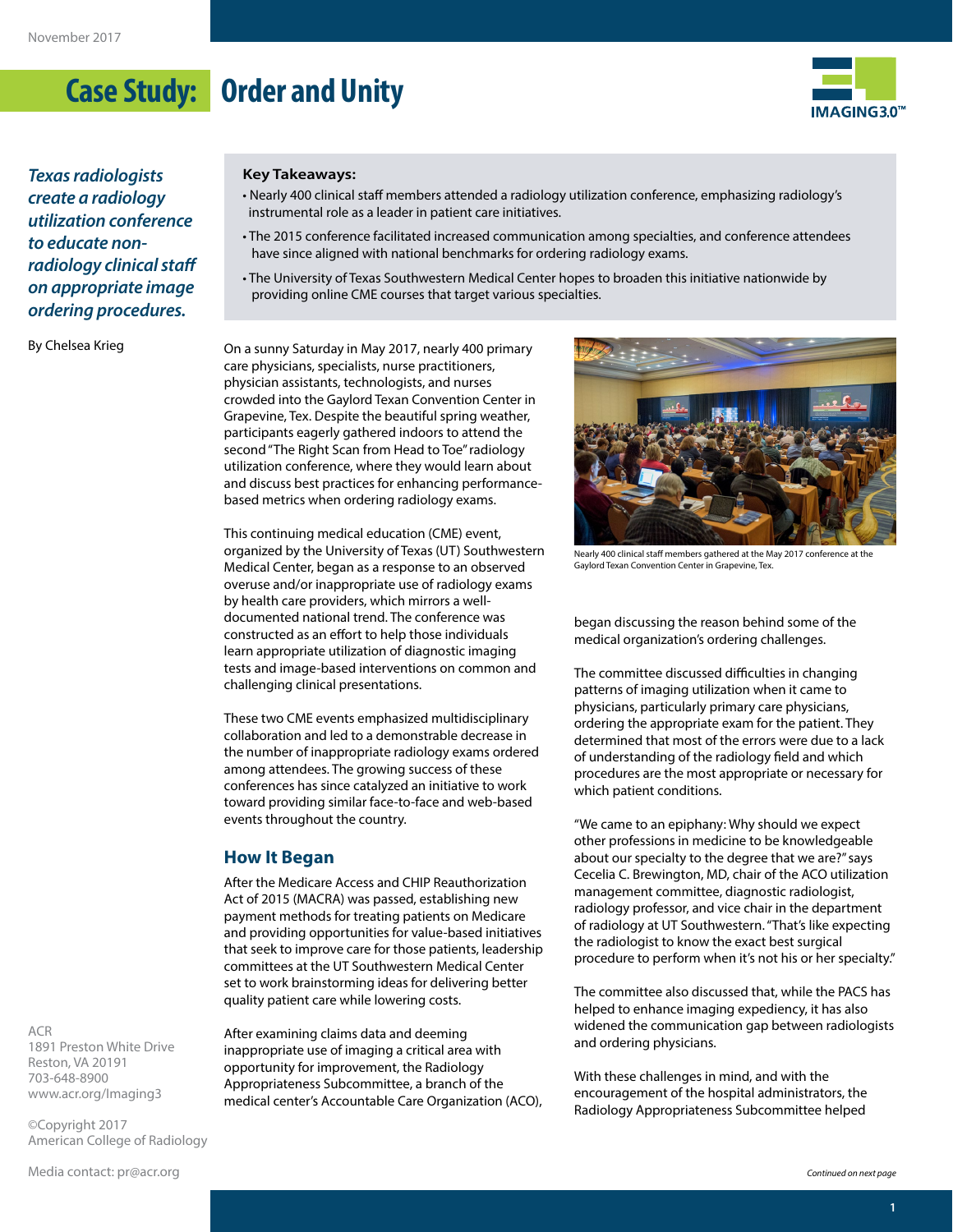# **Case Study: Order and Unity**



*Continued from previous page*



diagnostic radiologist, radiology professor, and vice chair in the department of radiology at UT Southwestern, was instrumental in organizing and implementing both the 2015 and 2017 conferences.

create an organizing committee to introduce a CME program that would address ordering appropriateness problems, while simultaneously encouraging communication between radiologists and ordering physicians. Brewington, who specializes in crosssectional body imaging, and co-course director and member of the Radiology Appropriateness Subcommittee Ivan Pedrosa, MD, who specializes in MRI, have seen firsthand just how frequently inappropriate imaging occurs, particularly within their areas of expertise. They were both were passionate about working to create change in this area.

"In discussing some of the needs of the ACO members, and specifically primary care providers, we discovered that inappropriate ordering wasn't due to a lack of desire to order the appropriate exam; it was due to the lack of knowledge about what the right exam should be," Brewington says. "We discussed how each field of medicine often directs CME to its own physicians and realized that we don't often offer CME to other specialties. That is where the idea for the conference came from; we wanted to offer a CME event by radiologists for non-radiologists."

These conversations led to the birth of the first radiology utilization conference in 2015, and the overwhelming success of the first event encouraged UT Southwestern to plan and hold a second conference a year later.

#### **Planning the Events**

As with any major event, it took time to organize, fundraise, and coordinate the conference. In planning both meetings, the committee used sources such

#### as the [ACR Appropriateness Criteria,](https://www.acr.org/Quality-Safety/Appropriateness-Criteria/About-AC) [Choosing](http://www.choosingwisely.org/)

[Wisely®,](http://www.choosingwisely.org/) and [Image Wisely® t](http://www.imagewisely.org/)o search the literature for information on exams that have been proven to be overutilized or inappropriately ordered. The CME organizing committee found that lower back pain, for example, was at the top of the list for inappropriate image orders.

Each event took approximately eight to 10 months to plan. The administrative team also worked closely with the radiology department's creative services team, which includes a photographer, medical illustrator, social media specialist, graphic designer, and marketing experts, to conceptualize and implement the event. Together, the team compared calendars with other specialties to determine the best time for the conferences, brainstormed ideas for the best ways to engage non-radiology audiences, and developed marketing strategies for their own hospital system and outside providers.

After determining potential topics of interest for the conference, the organizing committee convened a group of experts in each subject. To emphasize the credibility of the radiology perspective, the committee knew it would be important to provide perspectives from other pertinent fields.

To gain these diverse perspectives, the organizers recruited from various fields. For example, on the topic of lower back pain the experts included not only a neuroradiologist, but also neurology and spine surgeons, and physical medicine and rehabilitation physicians. These subject-matter experts reviewed the literature and came to a consensus on the best management strategy for patients who presented with back pain.

Co-directors Brewington and Pedrosa then selected members of the back pain group to present both



A multidisciplinary panel — including Neil M. Rofsky, MD, FACR, Carlos Bagley, MD, Vlad Zaha, MD, PhD, Alison Leston, MD, PhD, William Moore, MD, Suhny Abbara, MD, FACR, and Emily Eads, MD — addressed national trends in inappropriate imaging.

ACR 1891 Preston White Drive Reston, VA 20191 703-648-8900 [www.acr.org/Imaging3](http://www.acr.org/Imaging3)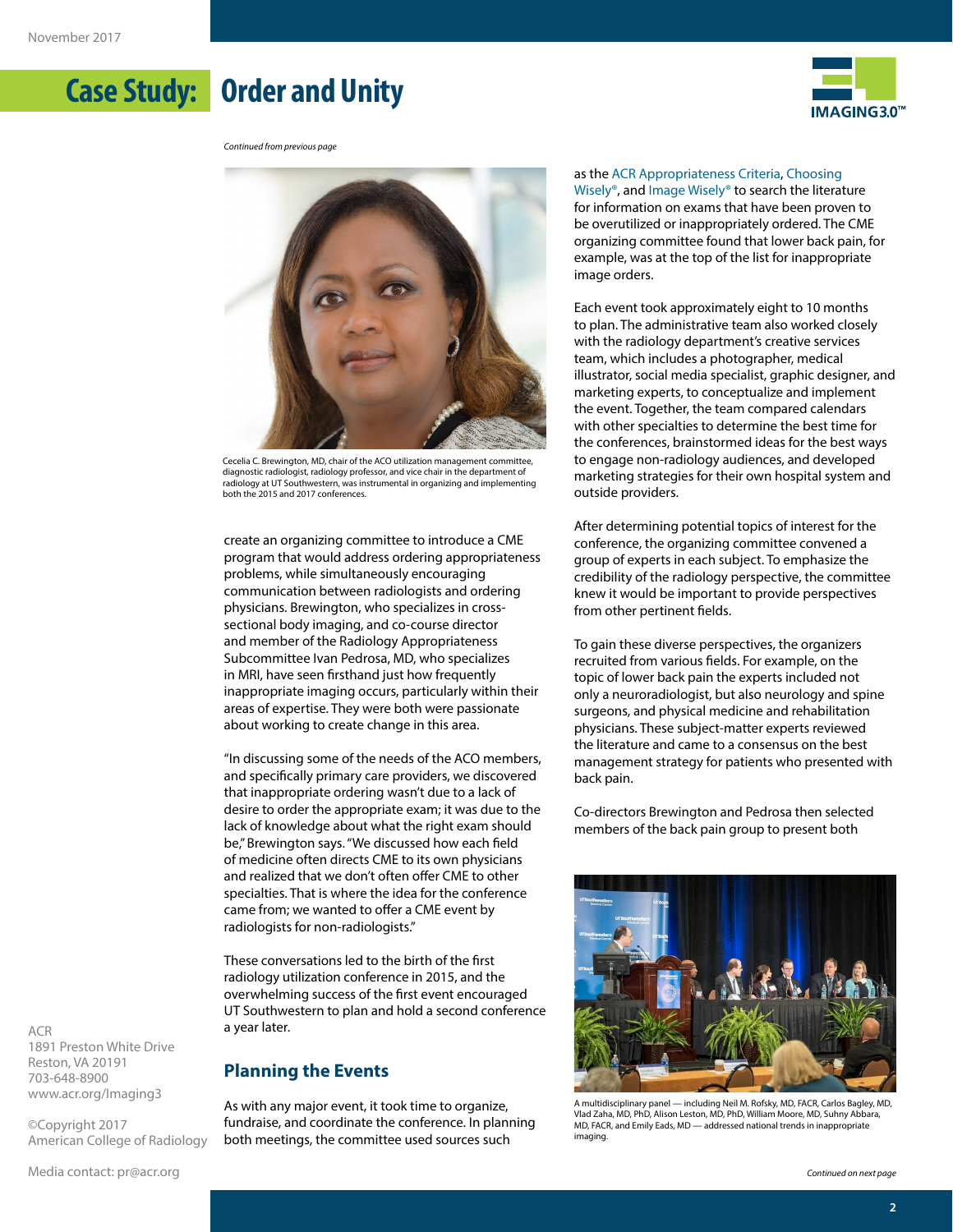

*Continued from previous page*

**Case Study: Order and Unity**

surgical and nonsurgical management, as well as appropriate imaging practices at the conference. For this topic, presentations covered "Back Pain: When Clinical Management is Enough," presented by Carlos A. Bagley, MD, complex spine surgery specialist, and "Appropriate Imaging of Acute Back Pain & Non-Acute HA," presented by neuroradiologist William A. Moore, MD.

Each presentation lasted 15 minutes and was nestled into a larger section of similarly related topics, such as "Addressing National Trends in Overutilized Imaging," and each section ended with a panel discussion about that topic. During the panel discussions, audience members could ask questions and engage with presenters. This year, presenters also fielded questions following the panel discussions in onsite consultation rooms, and the conference offered consultation phone lines for providers to call if they had additional questions after the event concluded.

The conference organizers sought to emphasize best practices for radiology without overwhelming nonradiologists. "We're talking about radiology to mostly non-radiologists. You don't want to go too far in depth," Brewington says. "You want to stay engaged with your audience."

#### **Funding and Marketing**

The brevity of each presentation was purposeful, Brewington emphasizes. "One of the things that many providers suffer from today is having very busy schedules. At the same time, we all need to stay current with the latest developments in medicine, so offering CME encourages participation from busy professionals," Brewington says.

Brewington goes on to stress the importance of efficiently educating the providers within a health system on best practices without taking too much time away from their schedules. "This conference is one



Ivan Pedrosa, MD, and Cecelia C. Brewington, MD, codirected "The Right Scan from Head to Toe," an appropriate utilization and image ordering conference.



Interim executive vice president for healthy system affairs at UT Southwestern and chief medical officer for Southwestern Health Resources Physician network Mack C. Mitchell, MD, saw the conference as an opportunity to reduce inappropriate imaging and humanize radiology to the non-radiology world.

way to do that, so we had complete buy-in by the ACO administration, the department of radiology, and by our providers" adds Brewington.

Brewington also insists that emphasizing cost-savings wasn't a key focus for the event. "We wanted to make this about taking care of patients in the right manner," she says. "I may be an idealist, but I think most providers went into health care because they want to help people. With that in mind, th[e marketing](https://cme.utsouthwestern.edu/sites/cme.utsouthwestern.edu/files/EventBrochure.pdf)  [campaign](https://cme.utsouthwestern.edu/sites/cme.utsouthwestern.edu/files/EventBrochure.pdf) had quality care and time management as its goal, and we geared the marketing campaign around that, not cost-savings."

While emphasizing departmental cost-savings was not a focal point, the team wanted to keep costs down for participants. The ACO provided many of the resources to fund the conference, and the planning committee also solicited donations from vendors, some of whom had community-outreach incentives and provided grant funding for the events.

The group promoted the event using a comprehensive marketing campaign, which involved UT Southwestern's marketing team and the radiology department's own marketing group. The conference committee created an email list of local providers, which included physicians, physician assistants, nurse practitioners, and nurses. They also provided flyers [\(see](http://www.acr.org/sitecore/shell/~/media/ACR/Documents/PDF/Economics/Imaging3/CaseStudies/2017/OrderandUnity/EventBrochure.pdf)  [example\) t](http://www.acr.org/sitecore/shell/~/media/ACR/Documents/PDF/Economics/Imaging3/CaseStudies/2017/OrderandUnity/EventBrochure.pdf)o ACO members.

### **Attendee Feedback**

Both events were met with overwhelming success. Attendee feedback during and following the conference was positive and encouraging, explains Mack C. Mitchell, MD, interim executive vice president

ACR 1891 Preston White Drive Reston, VA 20191 703-648-8900 [www.acr.org/Imaging3](http://www.acr.org/Imaging3)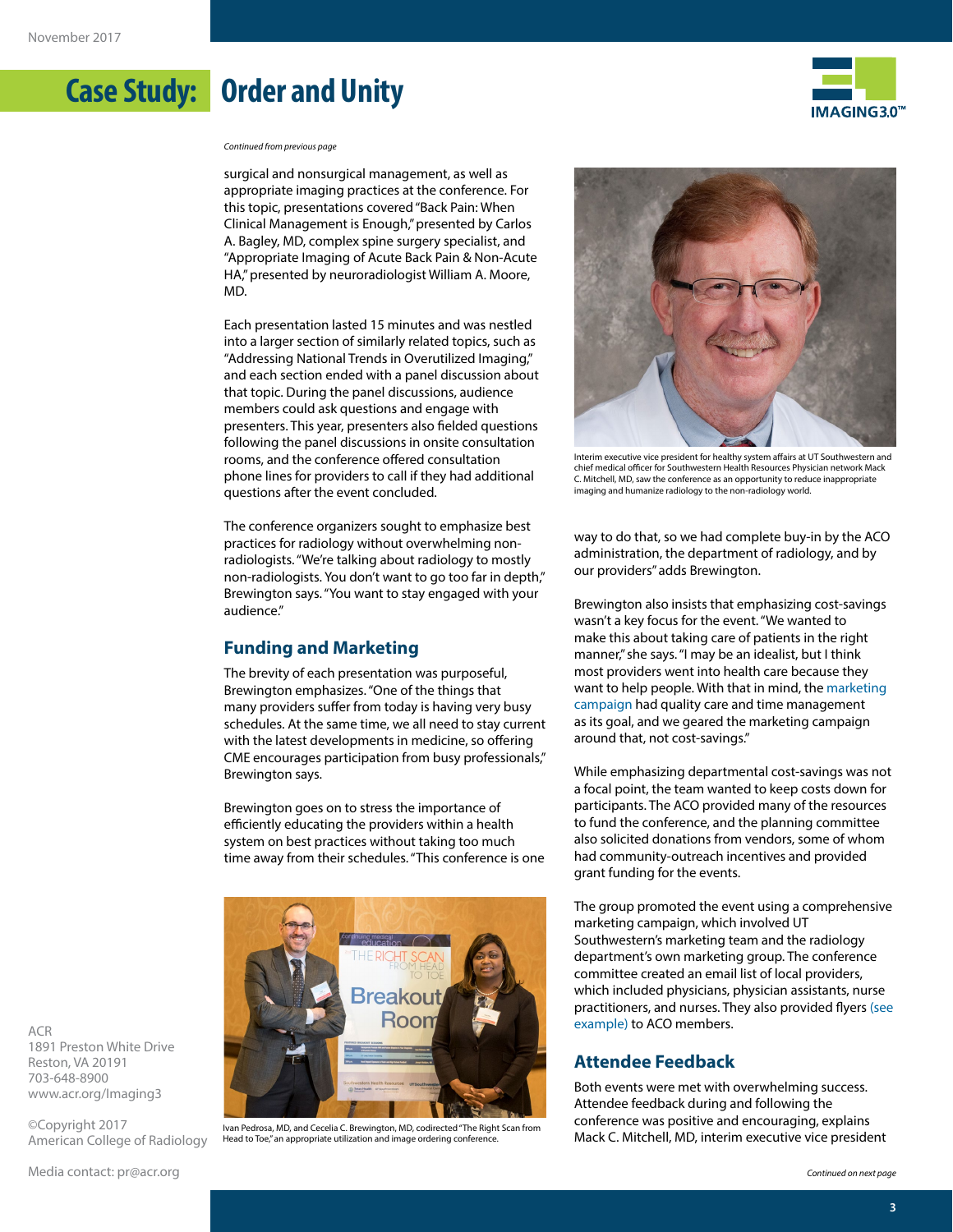**Case Study: Order and Unity**



*Continued from previous page*



recommends that colleagues attend future conferences to better understand appropriate image ordering procedures and guidelines.

for healthy system affairs at UT Southwestern and chief medical officer for Southwestern Health Resources Physician network. "

Attendees were uniformly impressed, both with the quality of the presentations and their practical nature," he says. "This was designed to be news you can use, not just the theoretical advantage of A versus B. It was a little more algorithmic in its nature."

Brewington emphasizes that the audience remained enthusiastic and attentive throughout the day. "It's one thing to have an engaged audience, which is what we had. But, it wasn't only those people who were attending the conference to receive CME credit from the ACO; the entire audience was interested and engaged," she says. "The attendees said over and over again that they have been wanting something like this conference."

According to attendee feedback cards, attendees called the program "amazing," "applicable," "well-organized," and "very informative," and many requested that similar programs be organized for the future. The attendance to the 2017 event nearly doubled from the 2015 event, in part due to favorable recommendations from the original attendees.

Charles L. Powell, MD, family medicine practitioner and conference attendee, praised the conference. "With the cost of medicine rising, appropriate studies need to be done at appropriate times. This conference helped emphasize the importance of these cost-saving initiatives and provided practical ways to achieve it," he says. "It also let us in on a look at the full array of services UT Southwestern radiology offers."

Mitchell also adds that the conference has helped humanize the radiologist to the non-radiology world. "I think it allowed non-radiology physicians to really understand that the radiologist is not just someone who is interpreting images, but rather someone whose area of expertise is in helping to diagnose problems based on the results of imaging. It's not just answering the question, 'What does the picture show?'; it's what is the best way to attack the problem presented in the image."

Attendees overwhelmingly affirmed that attending the conference would change how they practiced. In fact, 97 percent of surveyed attendees said that they could apply the knowledge they gained from the conference to their individual practices, and the data analyzed after the 2015 conference suggests that this is occurring. In just two years, 2015 conference attendees in the audited ACO sample size have aligned with the national utilization efficacy benchmark. The data for the 2017 conference will be analyzed once enough time has passed to demonstrate post-event improvement trends.

#### **Plans for the Future**

Feedback also suggests that practicing ordering physicians are not the only individuals who could benefit from this type of CME event. Conference attendees also commented that conferences such as these could benefit students and residents in other departments. Looking forward, the group hopes to target post-acute care in a similarly organized conference. Sessions from the 2017 conference were also recorded and will soon be available to all interested providers online. Additionally, the group plans to offer an online course nationwide to expand the initiative to those beyond Texas.

"I think the time has come that if we are really serious about population health and making sure we are doing the most updated appropriate management and imaging in other arenas, this could be the platform to start a bigger effort," Brewington says. "Part of our mission as academic radiologists is to be able to translate what we discover in the research arena into everyday care models. It is a major objective of academic centers across the nation."

Brewington and Mitchell encourage those interested in beginning CME conferences or other events to take innovative approaches if traditional models aren't working. "Realize that the needs of your institution may be different than the needs of others," Mitchell suggests. "We all need to start acknowledging our strengths and identifying areas that can be improved."

ACR 1891 Preston White Drive Reston, VA 20191 703-648-8900 [www.acr.org/Imaging3](http://www.acr.org/Imaging3)